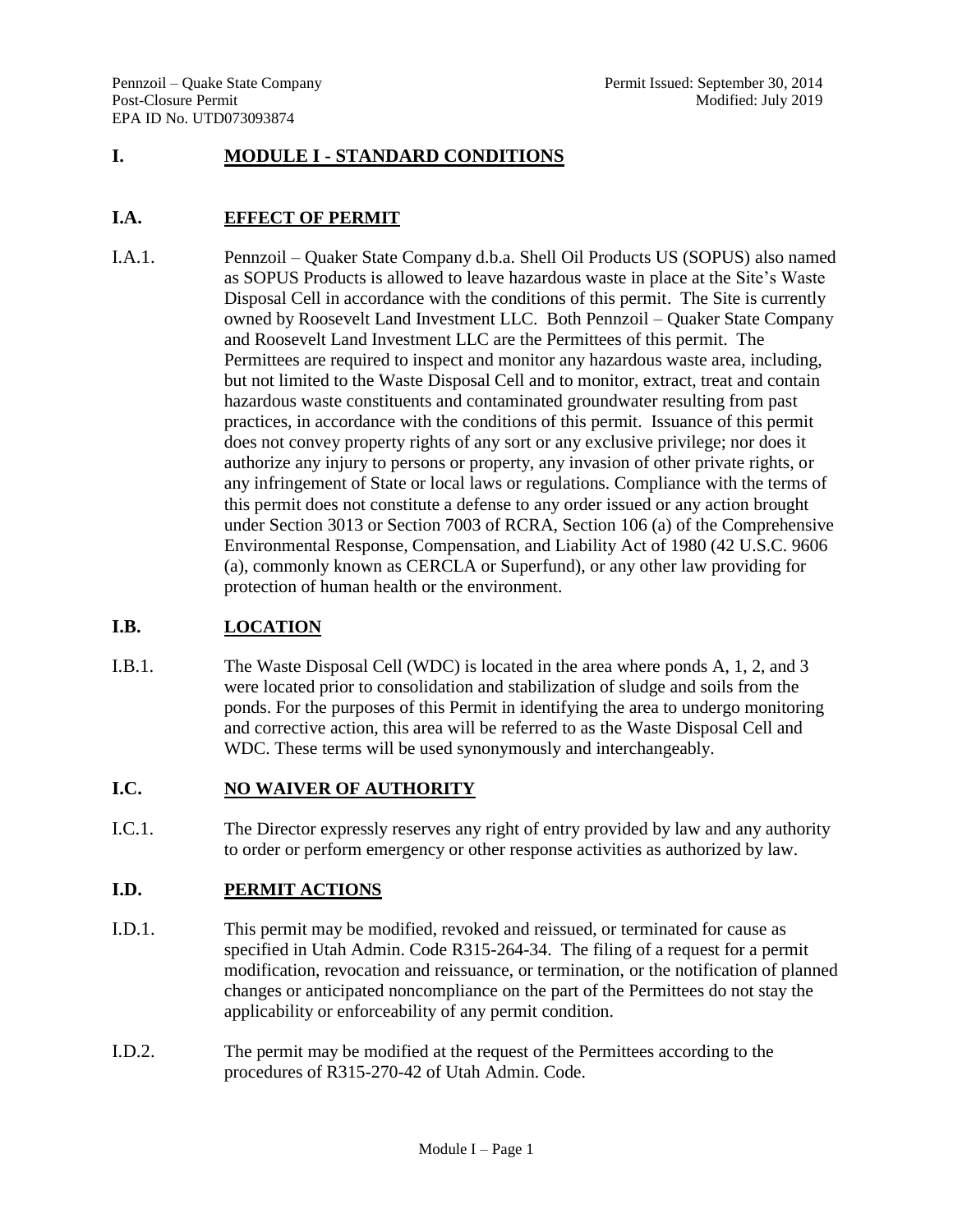- I.D.3. The Director may modify this permit when the standards or rules on which the permit was based have been changed by statute, amended standards or regulations, and/or rules or by judicial decision after the effective date of the permit.
- I.D.4. All permit conditions within this permit will supersede conflicting statements, requirements, or procedures found within the attachments of this permit and the Permittees' application for it.

# **I.E. SEVERABILITY**

I.E.1. The provisions of this permit are severable, and if any provision of this permit, or the application of any provision of this permit to any circumstance is held invalid, the application of such provision to other circumstances and the remainder of this permit shall not be affected thereby. Invalidation of any state or federal statutory or regulatory provision which forms the basis for any condition of this permit does not affect the validity of any other state or federal statutory or regulatory basis for said condition.

### **I.F. DUTIES AND REQUIREMENTS**

- I.F.1. Duty to Comply. The Permittees shall comply with all conditions of this permit, except to the extent and for the duration such noncompliance is authorized by an emergency permit. Any permit noncompliance, other than noncompliance authorized by an emergency permit, constitutes a violation of the Utah Administrative Rules and is grounds for enforcement action, permit termination, revocation and reissuance, or modification of the permit.
- I.F.2. Duty to Reapply. The Permittees shall submit a complete application for a renewal of this permit at least 180 days before this permit expires.
- I.F.3. Review of Permit. In accordance with the Utah Solid and Hazardous Waste Act, Utah Code Annotated 19-6-108(13), this permit shall be reviewed five (5) years after the effective date and modified, as deemed necessary by the Director.
- I.F.4. Permit Expiration. The permit will expire ten years (10) years from the date of issuance. This permit and all conditions herein will remain in effect beyond the permit's expiration date if the Permittees have submitted a timely, complete application, in accordance with Utah Admin. Code R315-270-10 through 41, and through no fault of the Permittees, the Director has not issued a new permit as set forth in Utah Admin. Code R315-270-50 and 51.
- I.F.5. Need to Halt or Reduce Activity Not a Defense. It shall not be a defense for the Permittees, in an enforcement action that it would have been necessary, to halt or reduce the permitted activity in order to maintain compliance with the conditions of this permit.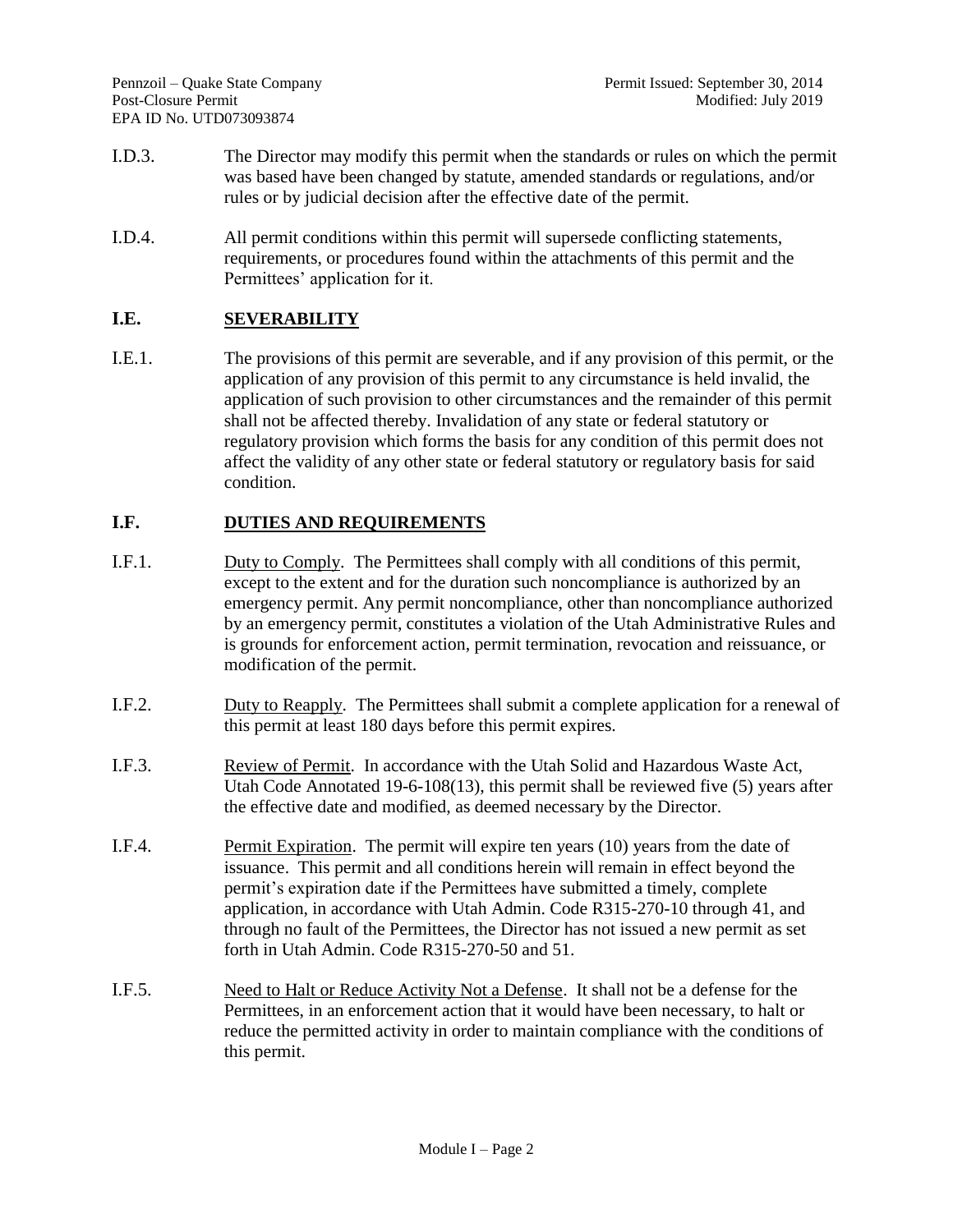- I.F.6. Duty to Mitigate. In the event of noncompliance with the permit, the Permittees shall take all reasonable steps to minimize releases to the environment and shall carry out such measures as are reasonable to prevent significant adverse impacts on human health or the environment.
- I.F.7. Proper Operation and Maintenance. The Permittees shall, at all times properly operate and maintain all facilities and systems of treatment, control and monitoring (and related apparatus) which are installed or used by the Permittees to achieve compliance with the conditions of this permit. Proper operation and maintenance includes effective performance, adequate funding, adequate operator staffing and training, and adequate laboratory and process controls, including appropriate quality assurance procedures. This provision requires the operation of back-up or auxiliary facilities or similar systems only when necessary to achieve compliance with the conditions of the permit.
- I.F.8. Duty to Provide Information. The Permittees shall furnish to the Director, within a reasonable time, any relevant information which the Director may request, to determine whether cause exists for modifying, revoking or reissuing this permit, or to determine compliance with this permit. The Permittees shall also furnish to the Director upon request, copies of records required to be kept by this permit.
- I.F.9. Inspection and Entry. Pursuant to Utah Admin. Code R315-260-5 and Utah Code Ann. 19-6-109, the Permittees shall allow the Director, or an authorized representative, upon the presentation of credentials and other documents as may be required by law to:
- I.F.9.a. Enter at reasonable times upon the Permittees' premises where a regulated activity is located or conducted, or where records must be kept under the conditions of this permit;
- I.F.9.b. Have access to and copy, at reasonable times, any records that must be kept under the conditions of this permit;
- I.F.9.c. Inspect at reasonable times any facilities, equipment (including monitoring and control equipment), practices, or operations regulated or required under this permit; and
- I.F.9.d. Sample or monitor, at reasonable times, for the purposes of assuring permit compliance or as otherwise authorized by the Utah Solid and Hazardous Waste Act, any substances or parameters at any location.
- I.F.9.e. Make a record of inspections by photographic, electronic, video, or any other reasonable medium.
- I.F.10. Reporting Planned Changes. The Permittees shall give written notice to the Director prior to any planned physical alterations or additions to any hazardous waste management unit or system being permitted or previously permitted in accordance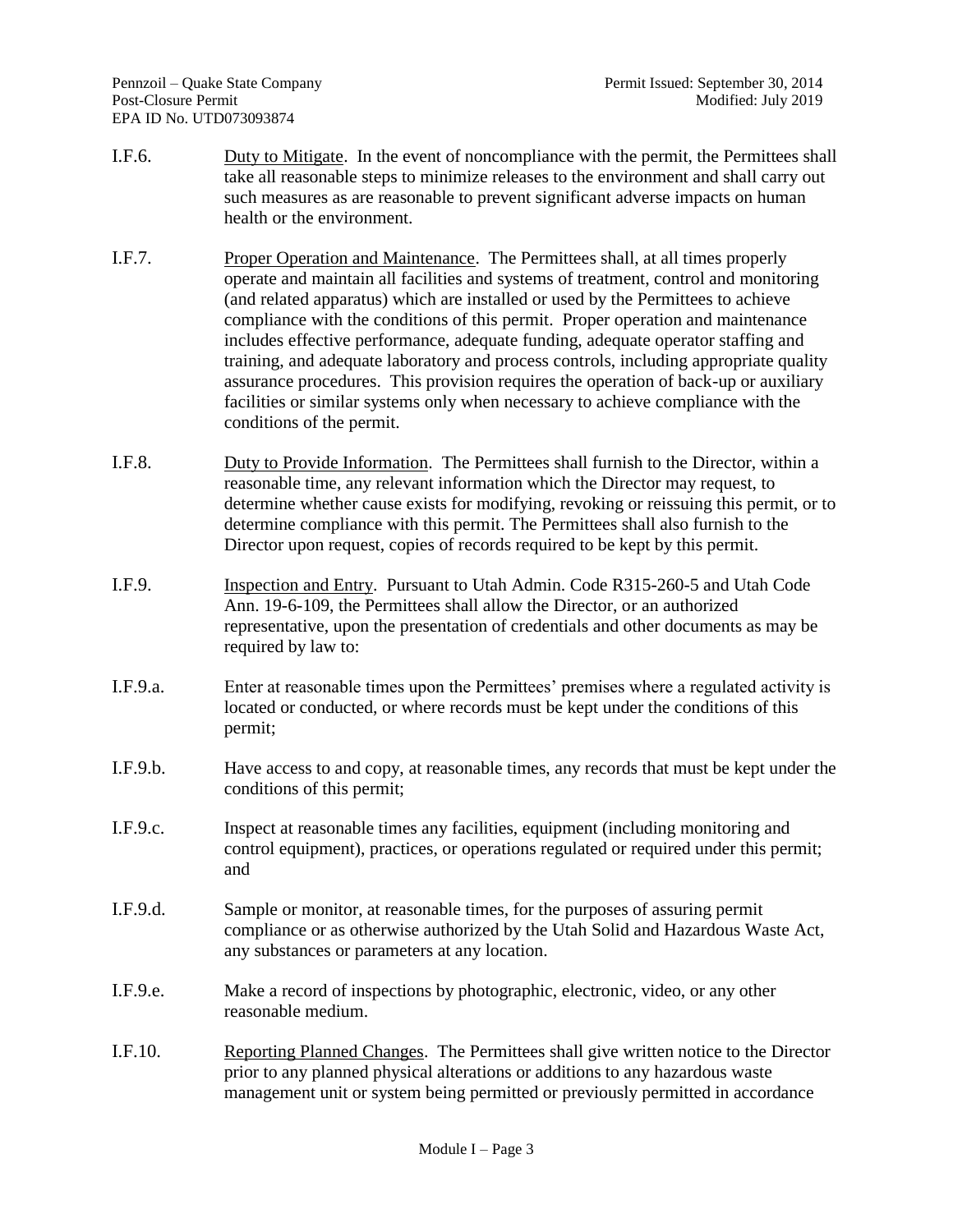with Utah Admin. Code  $R315-270-30(1)(1)$  and  $R315-270-42$ . Planned physical alterations or additions shall include all changes in any hazardous and solid waste activities. No construction or operation of new or modified hazardous waste units shall begin unless the provisions of Utah Admin. Code R315-270-40 through 42 are met.

- I.F.11. Reporting Anticipated Noncompliance. The Permittees shall give advance notice to the Director of any planned changes in the permitted activity which may result in noncompliance with requirements of this permit. Advance notice shall not constitute a defense for any noncompliance.
- I.F.12. Transfer of Permit. This permit may be transferred to a new Permittee only if it is modified or revoked and reissued pursuant to Utah Admin. Code R315-270-40 and R315-270-41. Before transferring ownership or operation of the facility during its operating life, the Permittees shall notify the new Permittee in writing of the requirements of Utah Admin. Code R315-15, 17, 101, 102, 103, and 260 through 320.
- I.F.13. Monitoring and Records. The Permittees shall retain records of all monitoring information, including all calibration and maintenance records and, where applicable, all original strip chart recordings (or equivalent recordings) for continuous monitoring instrumentation, copies of all reports and records required by this permit, the waste minimization certification required by Utah Admin. Code R315-264-73, and records of all data used to complete the application for this permit for a period of at least three (3) years from the date of the sample, measurement, report, certification, or recording unless a longer retention period for certain information is required by other conditions of this permit. These periods may be extended by request of the Director at any time by written notification to the Permittees and the retention times are automatically extended during the course of any unresolved enforcement action regarding the Facility to three (3) years beyond the conclusion of the enforcement action. Pursuant to Utah Admin. Code R315-270-30(j), records of monitoring information shall specify at a minimum:
- I.F.13.a. The date(s), exact place, and times of sampling or measurements;
- I.F.13.b. The name(s), title(s), and affiliation of individual(s) who performed the sampling or measurements;
- I.F.13.c. The date(s) analyses were performed;
- I.F.13.d. The individual(s) who performed the analyses;
- I.F.13.e. The analytical techniques or methods used; and
- I.F.13.f. The results of such analyses.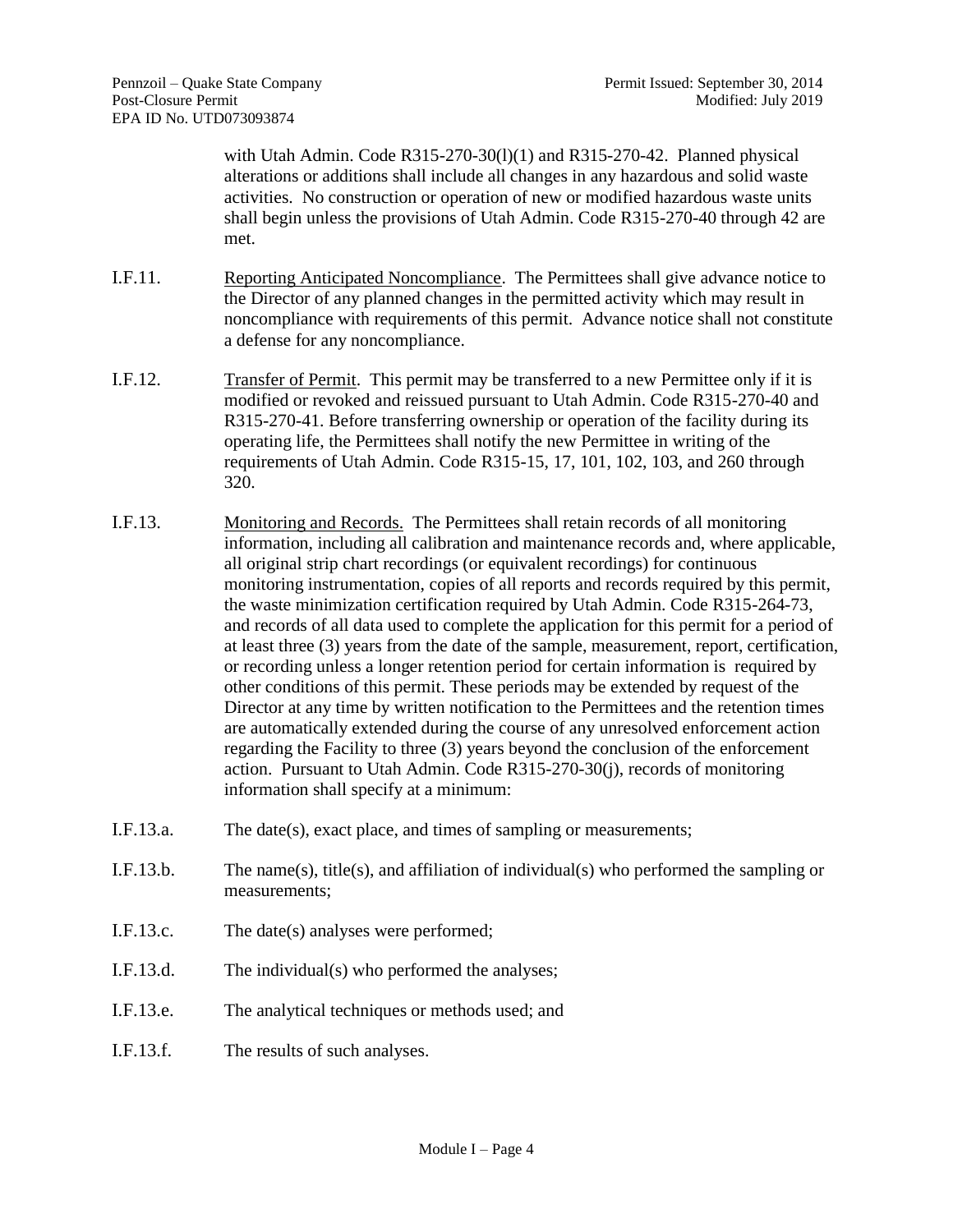- I.F.14. Samples and measurements taken for the purpose of monitoring shall be representative of the monitored activity. The method used to obtain a representative sample to be analyzed shall be the appropriate method from Utah Admin. Code R315-261 Appendix I or an equivalent method approved by the Director. Laboratory methods shall be those specified in Test Methods for Evaluating Solid Waste: Physical/Chemical Methods SW-846, Standard Methods of Examination of Water and Wastewater*,* or other alternate methods approved in this permit.
- I.F.15. Seventy-two Hour Reporting. The Permittees shall report to the Director any validated noncompliance with the permit which may endanger human health or the environment. Any such information shall be reported orally within seventy-two (72) hours from the time the Permittees become aware of the circumstances. This report shall include, but not be limited to, the following:
- I.F.15.a. Information concerning the release of any hazardous waste which may endanger public drinking water supplies:
- I.F.15.b. Information concerning the release or discharge of any hazardous waste, or of a fire or explosion at the facility, which could threaten the environment or human health outside the facility. The description of the occurrence and its cause shall include:
- I.F.15.b.i. Name, address, and telephone number of the Permittees;
- I.F.15.b.ii. Name, address, and telephone number of the facility;
- I.F.15.b.iii. Date, time and type of incident;
- I.F.15.b.iv. Name and quantity of materials involved;
- I.F.15.b.v. The extent of injuries, if any;
- I.F.15.b.vi. An assessment of actual or potential hazard to the environment and human health outside the facility, where this is applicable; and
- I.F.15.b.vii. Estimated quantity and disposition of recovered material that resulted from the incident. A written submission shall also be provided within five (5) days of the time the Permittees become aware of the circumstances. The written submission shall contain, but not be limited to: a description of the noncompliance and its cause; the periods of noncompliance (including exact dates and times); whether the noncompliance has been corrected; and if not, the anticipated time it is expected to continue and steps taken or planned to reduce, eliminate, and prevent recurrence of the noncompliance. The Permittees need not comply with the five (5) day written notice requirement if the Director waives the requirement and the Permittees submit a written report within fifteen (15) days of the time the Permittees become aware of the circumstances.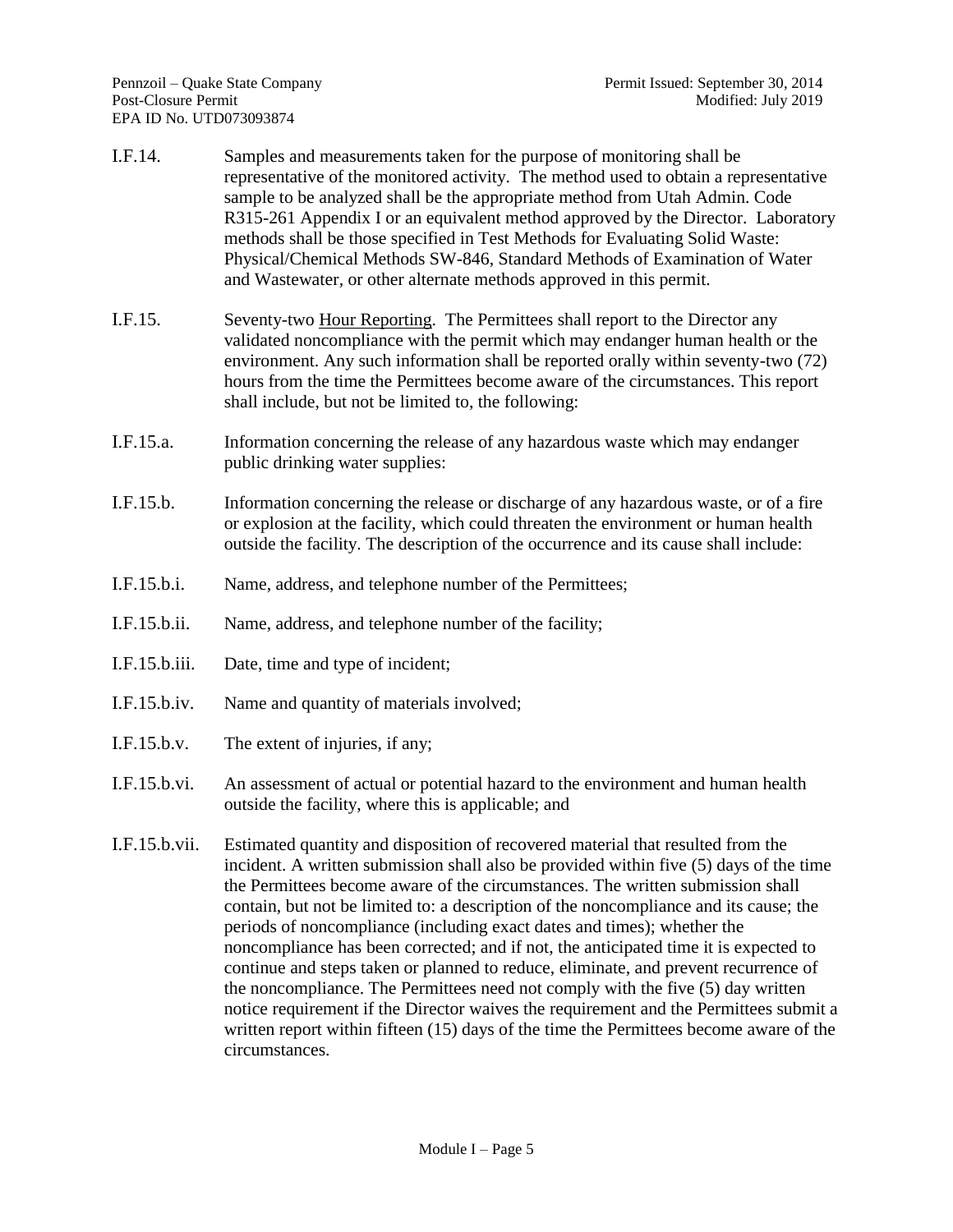- I.F.16. The Permittees shall comply with the reporting requirements outlined in Utah Admin. Code R315-263-30 through 34 in effect at the time of the incident. The Permittees shall additionally notify the Tri-County Health Department of any spill requiring reporting as outlined in this condition.
- I.F.17. Monitoring Reports. Monitoring reports shall be reported at the intervals specified elsewhere in this permit.
- I.F.18. Compliance Schedules. Reports of compliance or noncompliance with, or any progress reports on, interim and final requirements contained in any compliance schedule of this permit shall be submitted no later than fourteen (14) days following each scheduled date.
- I.F.19. Submittal of Schedules. The reports indicated in I.F.16. shall be submitted to the Director or a duly appointed representative of the Director.
- I.F.20. Transfer of Reports. These reports shall be submitted using the United States Postal Service, any licensed delivery service, facsimile, computer CD or hand delivered by the Permittees, to be logged in at the offices of the Division of Waste Management and Radiation Control.
- I.F.21. Biennial Report. A biennial report shall be submitted as required by Utah Admin. Code R315-264-75.
- I.F.22. Other Noncompliance. The Permittees shall report all other instances of noncompliance not otherwise required to be reported above, at the time monitoring reports, as required by this permit are submitted.
- I.F.23. Other Information. Whenever the Permittees become aware that they failed to submit any relevant facts in the permit application, or submitted incorrect information in a permit application or in any report to the Director, the Permittees shall submit such facts or corrected information within seven (7) working days.
- I.F.24. Certification of Construction or Modification. The Permittees may not commence storage, treatment, or disposal of hazardous waste in a new hazardous waste management unit or an existing unit being modified at the permitted facility until:
- I.F.24.a. The Permittees have submitted to the Director:
- I.F.24.a.i. A letter signed by the Permittees and a qualified Utah registered professional engineer stating that the unit has been constructed in compliance with this permit; and
- I.F.24.a.ii. As-built engineering plans and specifications; and
- I.F.24.b. The Director has reviewed and inspected the newly constructed facility and has notified the Permittees in writing that the unit was found in compliance with the conditions of this permit; or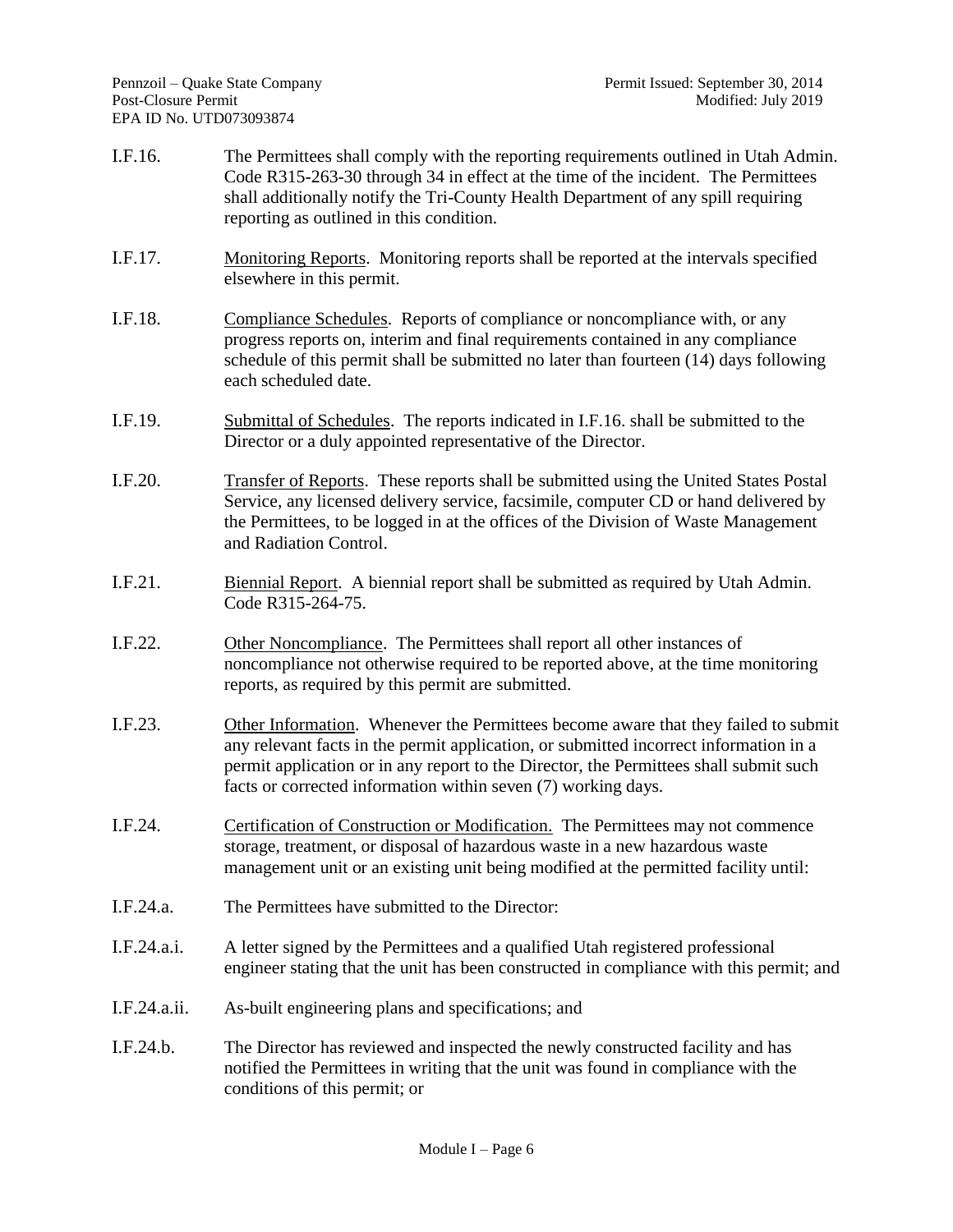I.F.24.c. The Director has either waived the inspection, or has not within fifteen (15) days of the date of his receipt of the above submission, notified the Permittees of an intent to inspect.

#### **I.G. SIGNATORY REQUIREMENT**

I.G.1. All reports or other information requested by the Director shall be signed and certified as required by Utah Admin. Code R315-270-11.

#### **I.H. CONFIDENTIAL INFORMATION**

I.H.1. The Permittees may claim confidential any information required to be submitted by this permit in accordance with Utah Code Ann. §§ 63G-2-309 and 19-1-306.

#### **I.I. DOCUMENTS TO BE MAINTAINED AT SPECIFIED LOCATION**

- I.I.1. The Permittees shall submit the following documents and amendments, revisions, and modifications to these documents to the Director, to be maintained at the Division of Waste Management and Radiation Control on the 2nd floor of the Multi-Agency State Office Building, 195 North 1950 West, Salt Lake City for the duration of the post-closure care period:
- I.I.1.a. The post-closure permit application;
- I.I.1.b. Post-closure monitoring records, to include groundwater monitoring records and analytical results, groundwater treatment system unit records and analytical results, and records of the effectiveness of the groundwater treatment system, as required by this permit;
- I.I.1.c. Certification of closure as required by Utah Admin. Code R315-264-110 through 120;
- I.I.1.d. Reserved;
- I.I.1.e. Inspection schedules as required by Utah Admin. Code R315-264-15(b) and this permit; and,
- I.I.1.f. All applicable portions of the Operating Record requirements of Utah Admin. Code R315-264-73 and this permit;
- I.I.1.g. Manifest copies as required by Utah Admin. Code R315-264-70 through 72 and this permit.